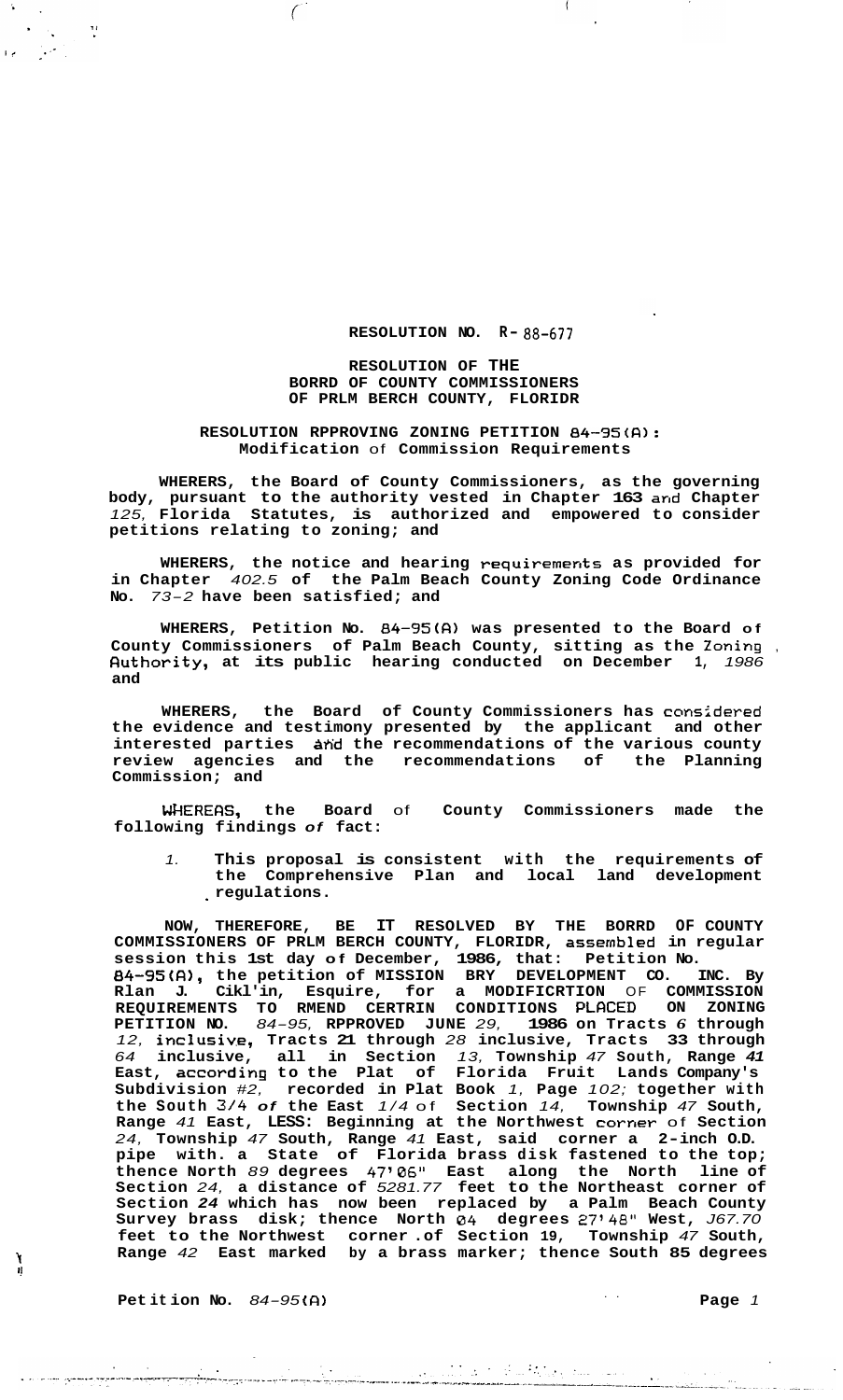*47'35"* **West,** *5267.31* **feet to the .said Northwest corner of Section**  *24* **and the POINT OF BEGINNING, containing** *22.231* **acres more or less; and LESS the** *75* **foot right-of-way for State Road** *7* **as recorded in Road Book** *1,* **Page 35; and LESS the rights-of-way as recorded in the FLORIDR FRUIT LRNDS COMPRNY SUBDIVISION NO.** *2,*  **Sheet** *2;* **and LESS that portion of the Palm Beach County road right-of-way as described in .Deed Book** *1054,* **Page** *204,* **and is** . **redescribed as follows: R 33 foot strip in Tracts** *56* **and** *57,*  **FLORIDR FRUIT LRNDS COMPRNY'S SUBDIVISION NO.** *2,* **Sheet** *2* **as recorded in Plat Book** *1,* **Page** *102,* **lying North of and coincident with a line connecting the Northwest corner of Sect ion** *24,*  **Township** *47* **South, Range** *42* **East to the Northwest corner of Section** *19,* **Township** *47* **South, Range** *41* **East, bounded on the West by the West line of said Tract 57, and bounded on the East by the West line of the** *75* **foot right-of-way of State Road 7, and located on the west side of S. R.** *7* **(U.** *S. 4411,* **approximately 1.3 miles south of Yamato Road Extension in a RTS-Residential Transitional Suburban District, was approved as advertised subject to the following conditions:** 

 $\left(\begin{array}{c} \overline{a} & \overline{a} \\ \overline{a} & \overline{a} \end{array}\right)$ 

 $\mathbf{r}_i$ 

- ' *1.* **The developer shall comply with all previous conditions** , **Of approval unless expressly modified herein.** 
	- **2. Condition No. 6 of Petition No.** *84-35* **which states:** 
		- \* **8. "6. Based on traffic impacts and total traffic projected in the impact area, the project development shall be limited to the following phases:**

#### **RESIDENTIRL**

| Number of Months<br>After the Rpproval<br>Date by 'the Board<br>County Commissioners: | Maximum No. of<br>Building Permits: | Cumulative<br>Total of<br>Building<br>Permits: |  |  |  |
|---------------------------------------------------------------------------------------|-------------------------------------|------------------------------------------------|--|--|--|
| $0 - 12$                                                                              | 0                                   | 0                                              |  |  |  |
| $12 - 24$                                                                             | 250                                 | 250                                            |  |  |  |
| $24 - 36$                                                                             | 350                                 | 600                                            |  |  |  |
| $36 - 48$                                                                             | 300                                 | 900                                            |  |  |  |
| $48 - 60$                                                                             | 300                                 | <i>1200</i>                                    |  |  |  |
| $60 - 72$                                                                             | 336                                 | 1556                                           |  |  |  |
|                                                                                       |                                     |                                                |  |  |  |
|                                                                                       |                                     | .<br>$\sim$ $\sim$                             |  |  |  |

| Number of Months     |                   | Cumulative      |
|----------------------|-------------------|-----------------|
| After the Rpproval   | Maximum Square    | Total Office    |
| Date by the Board    | Footage of Office | Square Foot age |
| County Commissioners | $($ in $1000$ 's) | (in 1000's)     |
| $0 - 12$             | 0                 | 0               |
| $12 - 24$            | 0                 | 0               |
| $24 - 36$            | 50                | 50              |
| $36 - 48$            | 50                | 100             |
| $48 - 60$            | 61                | 161             |
|                      |                   |                 |

**is hereby amended to state:** 

**t Petition No.** *84-95(R)* .. **Page** *2 I:* 

**7** 

- *Il*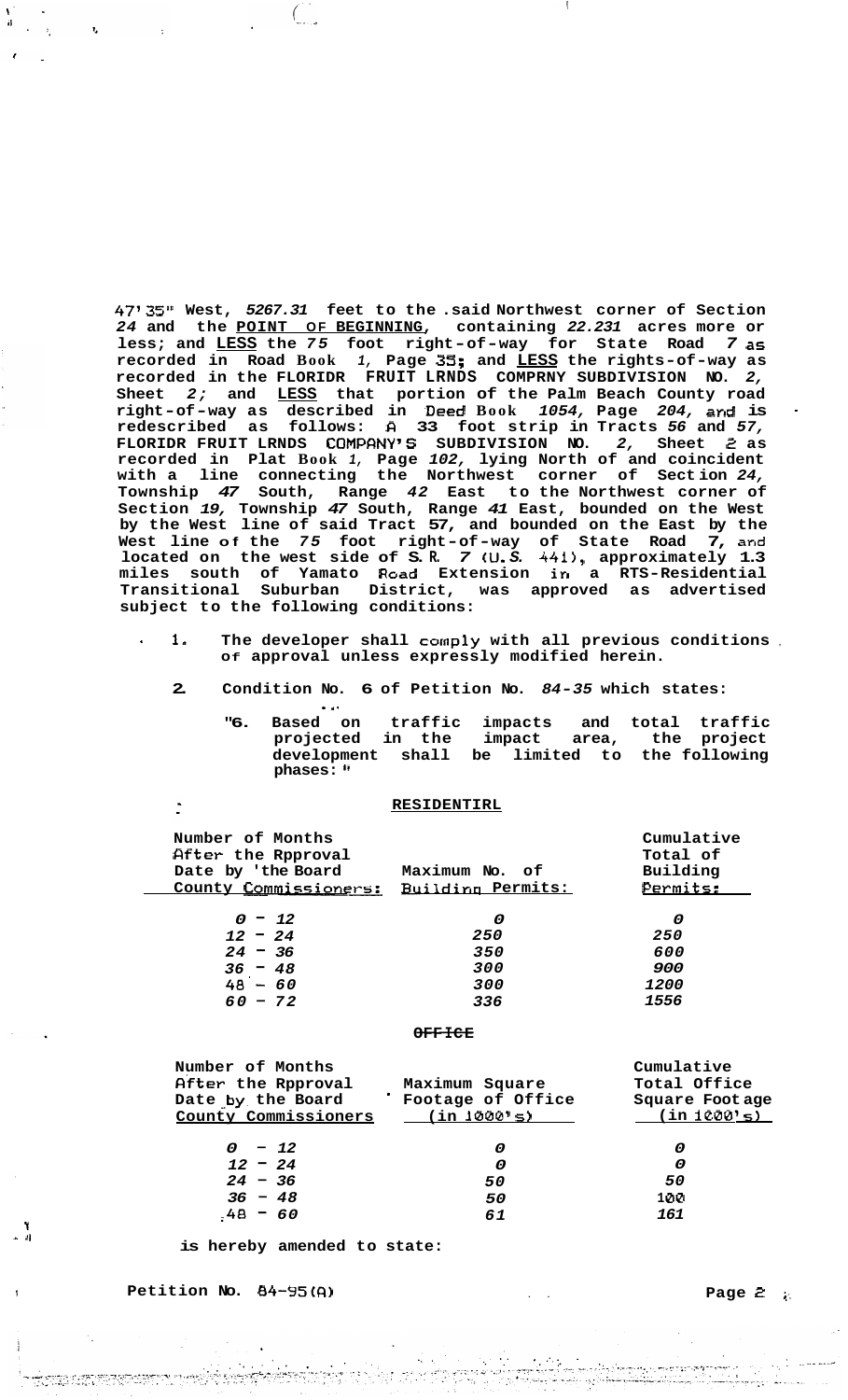*"6.* Based on traffic impacts and total traffic projected in the impact area, the project development shall be limited to the following phases:

#### RESIDENTIRL

| Number <i>of</i> Months<br>After the Resolution<br>Date by the Board | Maximum No. <i>of</i> | Cumulative<br>Total of<br>Building |
|----------------------------------------------------------------------|-----------------------|------------------------------------|
|                                                                      |                       |                                    |
| County Commissioners: Building Permits:                              |                       | Permits                            |
| $-12$<br>0                                                           | Ω                     | Ω                                  |
| $12 - 24$                                                            |                       |                                    |
|                                                                      | 250                   | 250                                |
| $-36$<br>24                                                          | 350                   | 600                                |
| 36<br>$-48$                                                          | 300                   | 900                                |
| 48<br>$-60$                                                          | 300                   | 1200                               |
| $-72$<br>60                                                          | 336                   | 1536                               |
|                                                                      |                       |                                    |

 $\left(\begin{array}{c} \cdot \\ \cdot \end{array}\right)$ 

#### **OFFICE**

| Number of Months                                                        |        |           |      | Cumulative         |
|-------------------------------------------------------------------------|--------|-----------|------|--------------------|
| After the Resolution<br>Maximum Trip<br>Date by'the Board<br>Generation |        |           |      | Trip<br>Generation |
|                                                                         |        |           |      |                    |
|                                                                         |        | 12        |      |                    |
|                                                                         |        | $12 - 24$ | O    |                    |
| 24                                                                      | т.     | - 36      | 1000 | 1000               |
| 36                                                                      | $\sim$ | 48        | 1000 | 2000               |
|                                                                         |        | 60        | 900  | 2900               |
|                                                                         |        |           |      |                    |

**\*NOTE:** . Traffic generat ion characteristics shall **be**  determined by the standard methods used in Palm Beach County for buildings, or portions *of* buildings, certified for occupancy.

- *3.* Condition **No.** *8* of Petition **No.** *84-95* which states:
	- *"8.* The petitioner shall provide the construction plans for Glades Road a5 a six-lane, median divided facility from Powerline/Jog Road to Boca Rio Road plus the appropriate tapers, including adjustments to the Florida Turnpike overpass structure, per the County Engineer's approval. These plans shall be completed within *18* months *of*  the approval date by the Board of County Commissioners. The cost of these plans shall not exceed *B100,000.00.* **If**

**is** hereby amended to state:

*"8.* The petitioner shall provide the construction -plans. for Glades Road **as** a six-lane, median divided facility from Powerline/Jog Road to just ' East *of* the Florida Turnpike entrance, plus the appropriate tapers, per the County Engineer's

Petition No. 84-95(A) **Petition** No. 84-95(A)

' **II** 

÷

لغدي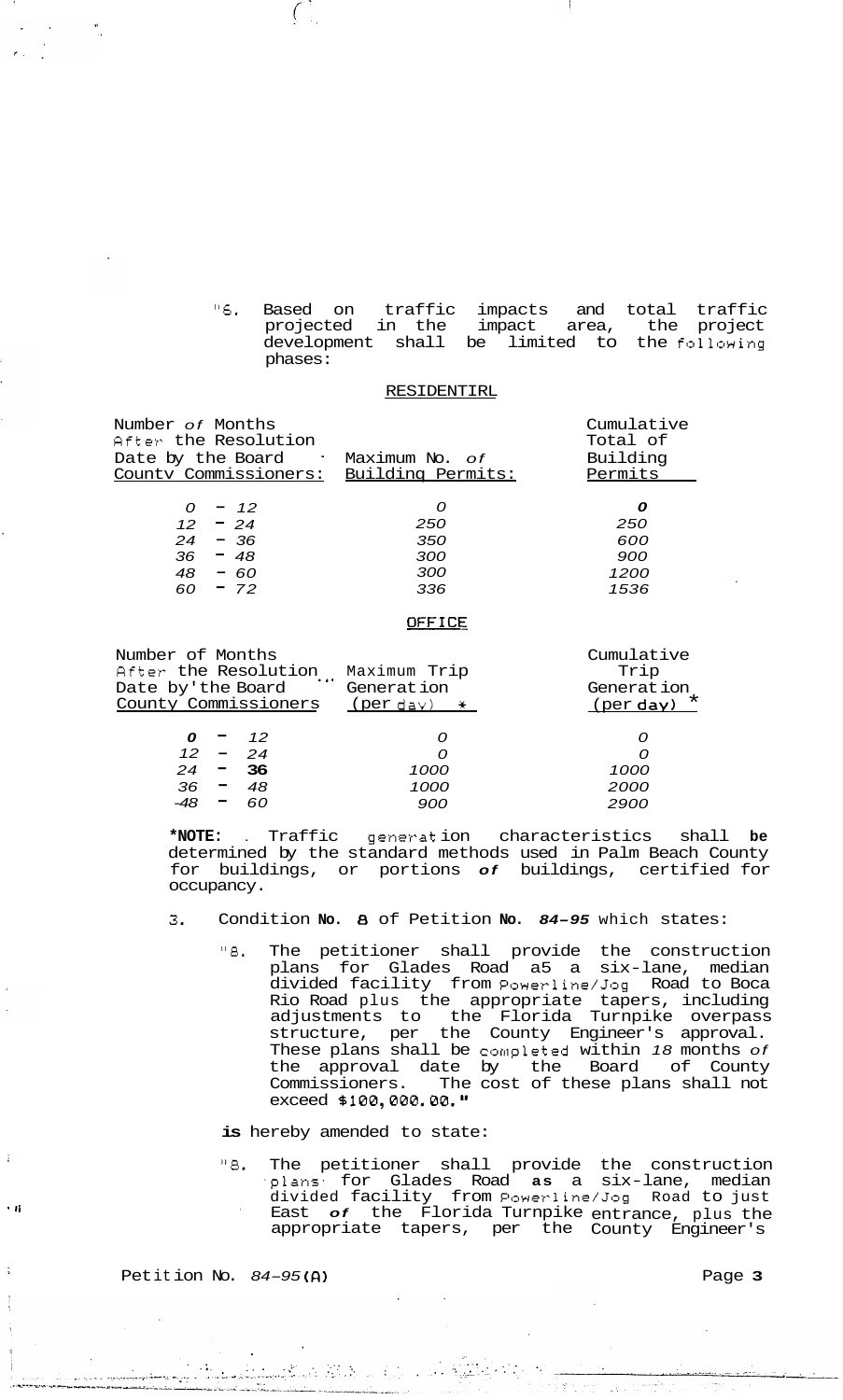approval. These plans shall **be** completed within **18** months of the resolution date by the Board of County Commissioners. ~ The cost of these plans shall not exceed  $$100,000,00.$  **"** 

## *4.* Condition **No.** *9* of Petition **No.** *84-95* which states:

*"9.* The developer shall acquire the additional rightof-way for S.R. *7,* **a** total of *200* feet West of the West right-of-way line of Lake Worth Drainage District **E-1** Canal, from Palmetto Park Road to the Hillsboro Canal with the appropriate tapers which will **be** required for the road construct ion for S. R. 7, as outlined in the previous condition. This right-of-way shall be acquired within twelve **(12)** months of the approval date by the Board of County Commissioners, or prior to the issuance of a Certificate of .Occupancy, whichever shall first occur. Palm Beach County will acquire this rightof-way at the developer's expense. "

is hereby amended to state:

 $\int_{\mathbb{R}^2} f(x) dx$ 

 $\mathcal{L}_{\text{max}} \rightarrow \mathcal{L}_{\text{max}}$ 

- . *"9.* The additional right-of-way for *S.* R. *7,* **as**  determined by the Florida Department of Transportation, from Palmetto Park Road to the Hillsboro Canal with the appropriate tapers which will be required for the-road-construction-for *S.* **R.** *7,* shall be acquired by Palm Beach County at the developer' **6** expense. **'I**
- **5.'** Condition **No. 10** of Petition **No.** *84-95* which states:
	- **"10. The** developer shall construct **S.R.** *7* as a fourlane divided section from Palmetto Park Road South to the Hillsboro Canal, plus, the appropriate tapers, per County Engineer's approval. **The**  construction shall include an asphalt overlay of the two existing lanes on **S.R.** *7,* **if** required by the County Engineer. This construction shall **be**  completed and accepted by the Florida Department ' of Transportation prior to the issuance of *250*  building permits or within two (2) years of the approval date by the Board **of** County Commissioners, whichever shall first occur. **'I**

is hereby amended to state:

 $\mathcal{L}$ 

**"10.** The developer shall construct **S.R.** *7* as a fourlane divided section from Palmetto Park Road South to the Hillsboro Canal, plus the appropriate tapers, per County Engineer's approval. ' The construction shall include an asphalt overlay of the existing lanes on S.R. *7,* if required by the County Engineer. This construction shall **be**  completed and accepted by the Florida Department **of** Transportation within nine **(9)** months **of** Palm

a militar 1999 (1999) a 1999 (1999) a contra 1999 (1999).<br>1999 (1999) a company a company de la filma del protectamente de la campanya del campany maneral e maneral co

Petition **No.** *84-95(0)* Page *4*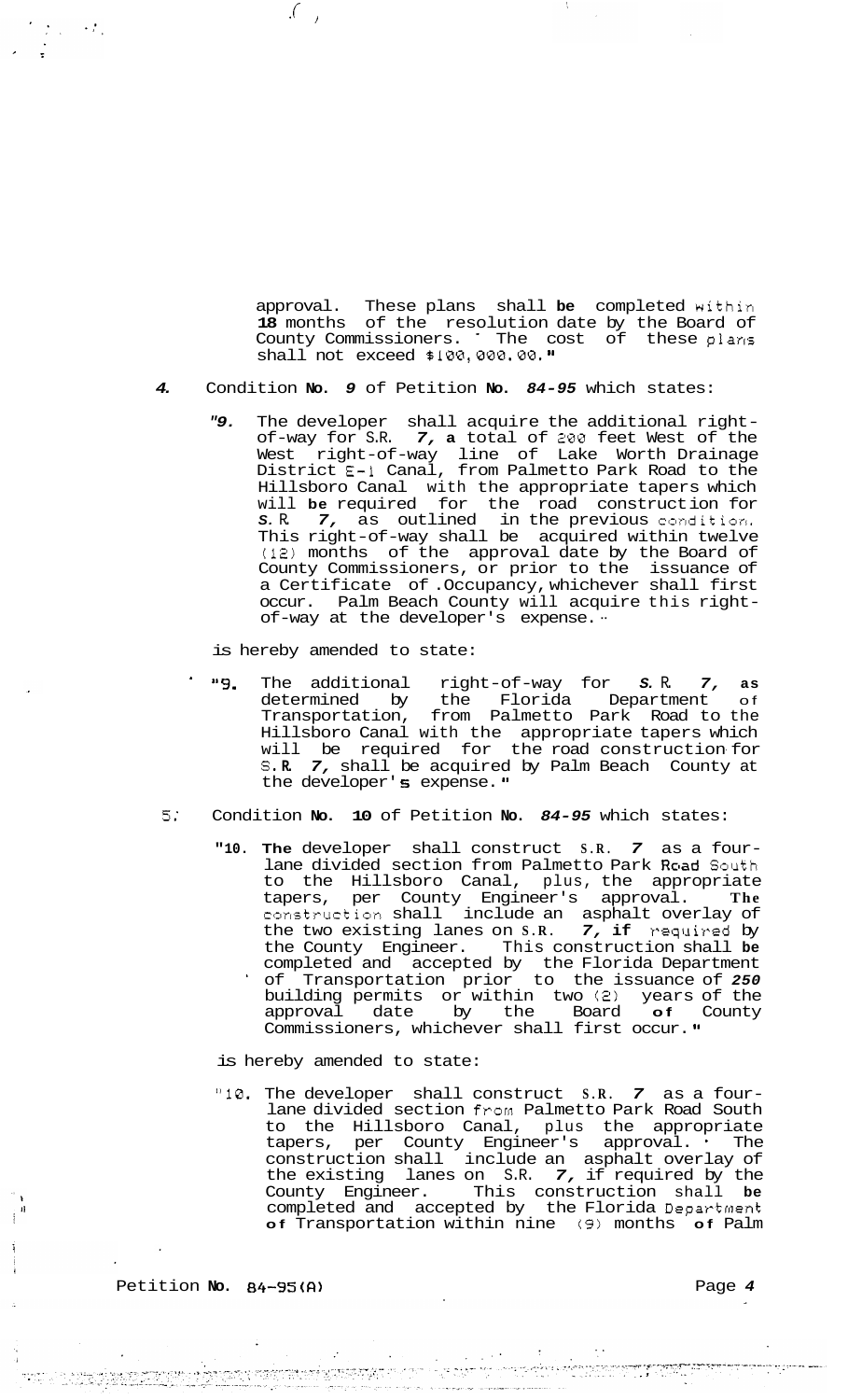Beach County's acquisition of the right-of-way described in Condition No. *9."* 

- *6.* Condition No. **12** of Petition No- *84-95* which states:
	- **"12.** The developer shall construct at the intersection **of** Glades Road and S.R. *7* concurrent with the construction of Glades Road:
		- *R.* Right turn lane, South and West approach.
		- B. Dual left turn lanes, all approaches.<br>C. Right turn lanes, North approach.
		- C. Right turn lanes, North approach.
		- D. Right turn lanes, East approach."

is hereby amended to state:

 $\int$ 

- **"12.** The developer shall construct at the intersection of Glades Road and *S.* R. 7 concurrent with the four-laning of *S.* R. 7 fronting this parcel:
	- *CI.* Right turn lane, South and West approach.
	- **E.** Dux1 left turn lanes, all approaches.
	- C. Right turn lanes, North approach.
	- **D.** Right turn lanes, East approach."
- *7.* Condition **No. 16** of Petition No. *84-95* which states:
	- **"16.** The developer shall construct Glades Road **a5 a**  six-lane median divided section from Powerline/Jog Road to Boca Rio Road plus the appropriate tapers, construction shall **be** completed and accepted by the Florida Department of Transportation prior to the issuance of the 600th building permit or within three **(3)** years of approval date by the Board of County Commissioners, whichever shall first occur." - **e** per the County Engineer's approval. This

is hereby amended to state:

- **"16.** The developer shall construct Glades Road as **a**  six-lane median divided section from Powerline/Jog Road to just East of the Florida Turnpike entrance in conjunction with the construction of the Florida Turnpike interchange. In addition, the developer shall provide a cash contribution to the Florida Department of Transportation for this construction of the Florida Turnpike overpass expansion. The total commitment by the Developer for plan preparation (as noted in Condition No. *8)*  construction, and Florida Department of Transportation. .contribution shall not exceed **\$1,000,000.00.**
- a. Condition No. **21** of Petition No. *84-95* which states:

**"21.** If any of the improvements listed above are completed by other prior to the date required by

**Petition No. 84-95(A) Page 5** 

 $\sim$  1.00  $\pm$ 

 $\mathbf{I}$ . **II** 

 $\mathbf{r}$ 

 $\mathcal{F}=\mathcal{F}_{\mathcal{F}}\left(\mathcal{F}_{\mathcal{F}}\right)$ 

I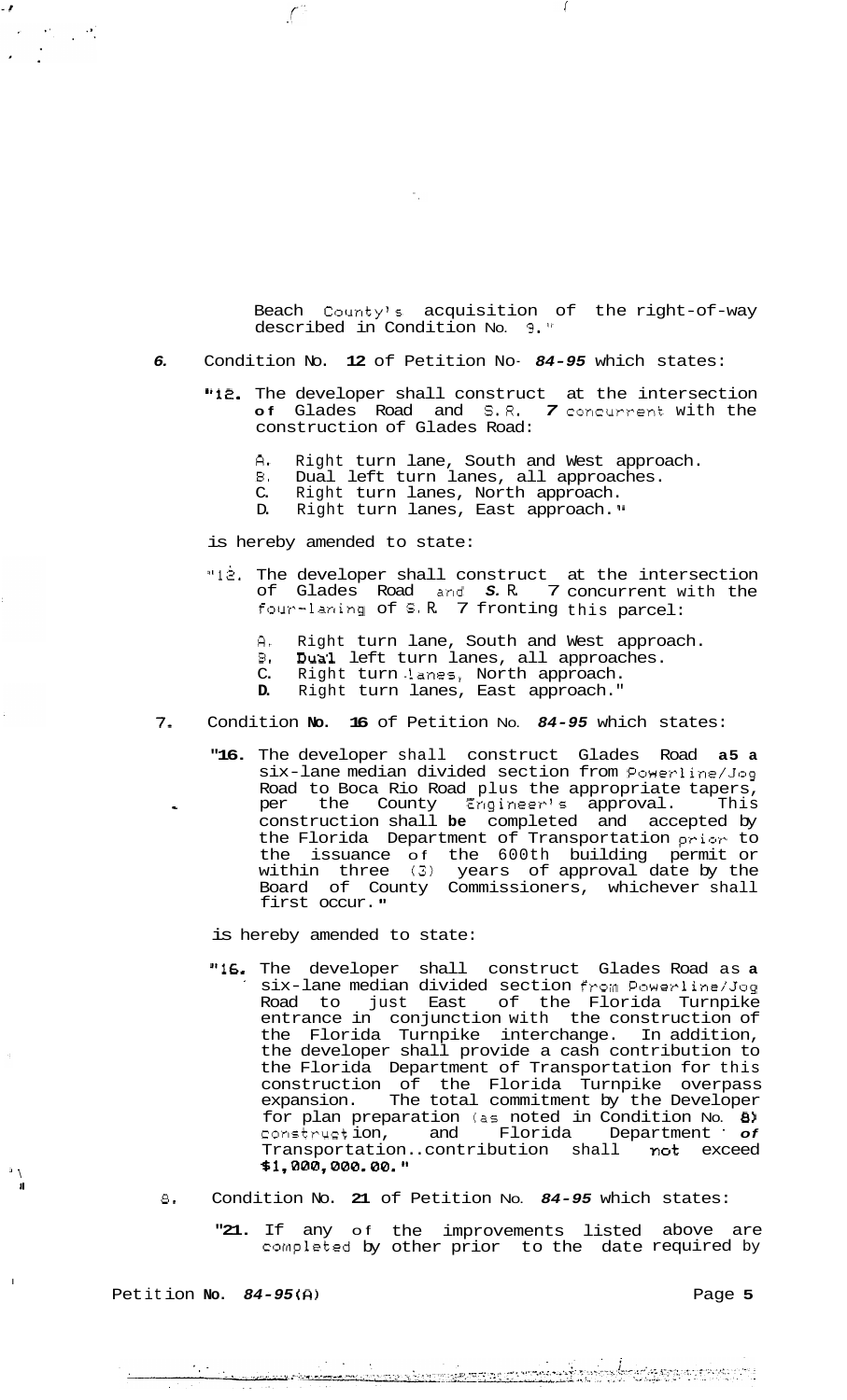this petition, then the Developer will be relieved of all or part of the respective improvement project . Palm Beach County shall make available other existing Developer commitments which are earmarked for the construction of Glades Road from Jog/Powerline Road to Boca **Rio** Road prior to the same being constructed. In the event that another entity constructs S.R. 7 from the Hillsboro Canal to Palmetto Park Road (or) Glades Road from Jog/Powerline Road to Boca Rio Road, this Developer shall make **a** contribution in either **cash**  or construction costs in **a** total amount not less than **81,111,130.00.** Note: It is the intent of the Office **of** the County Engineer that Palmetto Park Road will be constructed as a six-lane median divided section from West of the Florida Turnpike divided section from West of the Florida Turnpike<br>to 1-95 at the time of for its presently budgeted to 1–95 at the time of for its presently budgeted<br>4–lane median divided section. This could be accomplished pending approval by the .Board of County'%ommissioners, with the **use** of the Impact **Fees** Monies or other developer commitments which . may be granted zoning approvals. "

 $\big($ 

#### is hereby amended to state:

 $\int$ 

 $\mathcal{L} \in \mathcal{L}^{\mathcal{K}}$  .

"21. If any of the improvements listed above are completed by other prior to the date required by this petition, then the Developer will be relieved of all or part of the respective improvement project, Palm Beach County shall make available other existing Developer commitments which are earmarked for the construction **of** Glades Road from Jog/Powerline Road to Boca Rio Road prior to the same being constructed. In the event that another entity constructs S.R. 7 from the Hillsboro Canal *to* Palmetto Park Road (or) Glades Road from Jog/Powerline Road to Boca Rio Road, this Developer shall make a contribution in either cash or construction costs in a total amount not less than **81,111,130.00-** Note: It is the intent of the Office of the County Engineer that Palmetto Park Road will **be** constructed as **a** six - lane median divided section from West of the Florida Turnpike to 1-95 at the time of construction for its to 1-95 at the time of construction for its<br>presently budgeted 4-lane median divided section. This could **he** accomplished provided that the Board of County Commissioners approves, with the **u'se** of the Impact Fees, monies or other developer which may **be** granted zoning commitments w<br>approvals. **"** 

।<br>এজন সম্প্ৰতিজ্ঞান কৰে আগত বিদ্যালয় কৰি কৰে।

.<br>Serga meneri internasional meneri

 $\ddot{\cdot}$